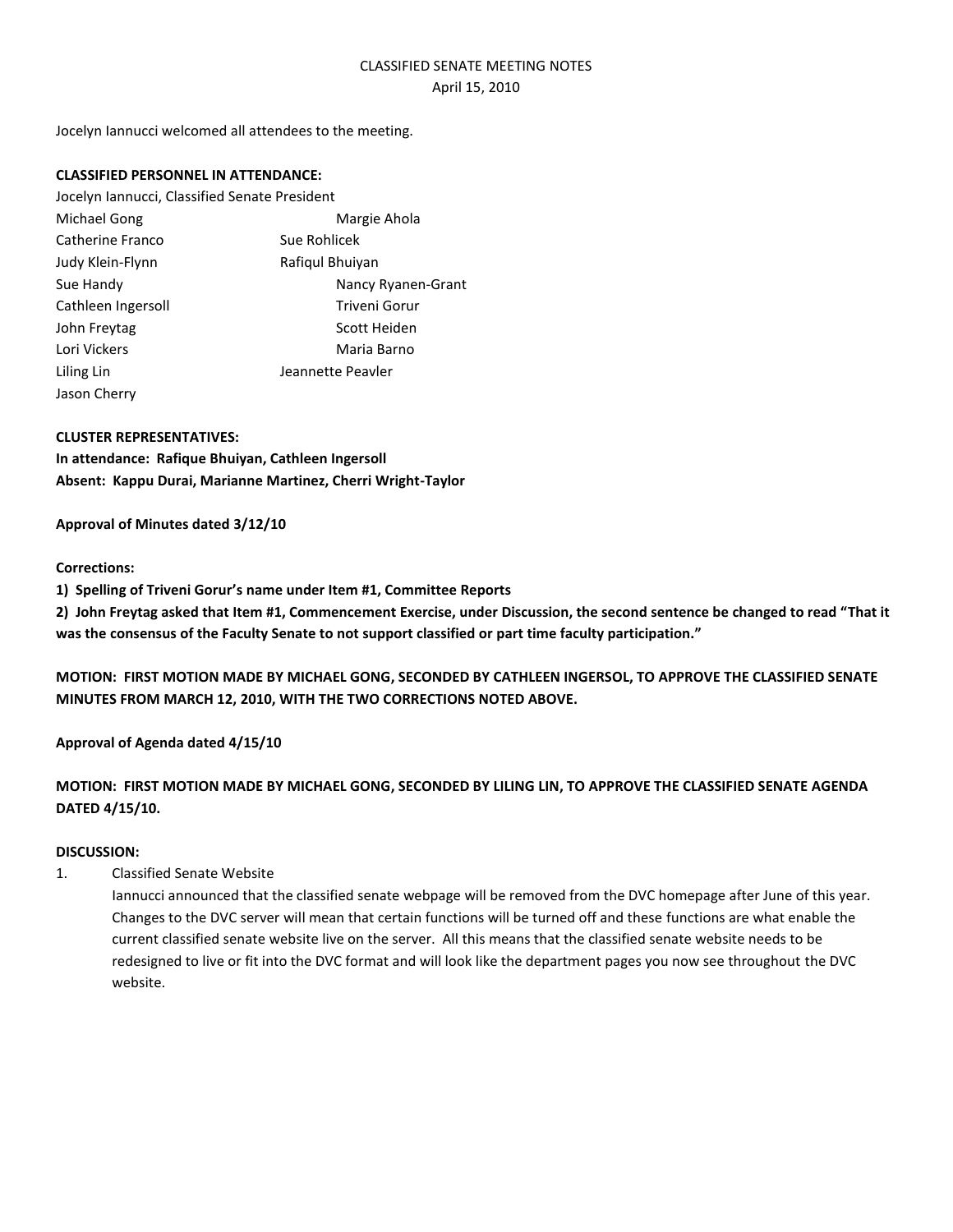Classified Senate Notes – 4/15/10 Page Three

> Catherine Franco stated that she was under the impression that this video would be longer and would also be used as a tool to educate students on what services the campus offers, what services are available to them, also students can make a connection with the department by having the staff briefly describe the function of the office. In addition, the video would be shown in the Bookstore, Information Center, and Admissions.

Franco will discuss further with Jocelyn Iannucci and Dona DeRusso.

# **DVC PRESIDENT – JUDY WALTERS**

Judy Walters reported on the following:

- Accreditation work ongoing
- Training on committee work will be offered in August which will cover how to run a meeting, and committee members' role.
- Classified Exemplary Awards luncheon to honor those nominated, winners will be announced at the luncheon.

There were also questions from senate regarding layoffs and how will the District work with the college with layoff that are to come. The President stated that she could discuss this issue.

#### **COMMITTEE REPORTS:**

## 1. Budget Committee

It was reported that there will be an 18% cut to the operating budget and 13% to the instructional/students services budgets.

#### **INFORMATION:**

#### 1. Accreditation Institute

Jason Cherry reported the he and Sue Rohlicek attended the ASCCC Accreditation Institute in March with Laurie Lema and other faculty. Stand-out topic included college mission statements, Jason said that DVC's mission statement compared to others is much too long. Discussion also included identifying strengths and weakness of colleges, and what are colleges doing and what services are colleges providing to students that is within Title V and the Education Code. Also discussed was how to collect data and how that data can be used to improve services, and how Administration of each college should have an SLO which shows how administration helps student to succeed.

Sue Rohlicek stated that she has a DVD on material that covered at the meeting. She said it was good to see what other colleges are doing with the accreditation process.

Both Cherry and Rohlicek appreciated the opportunity that the faculty staff development gave them to attend this conference. It was suggested that the classified senate send a formal acknowledgment thanking them for funding the trip to the conference for Cherry and Rohlicek.

This meeting was adjourned at 11:20 a.m.

Respectfully submitted, Margie Ahola Sr. Administrative Secretary